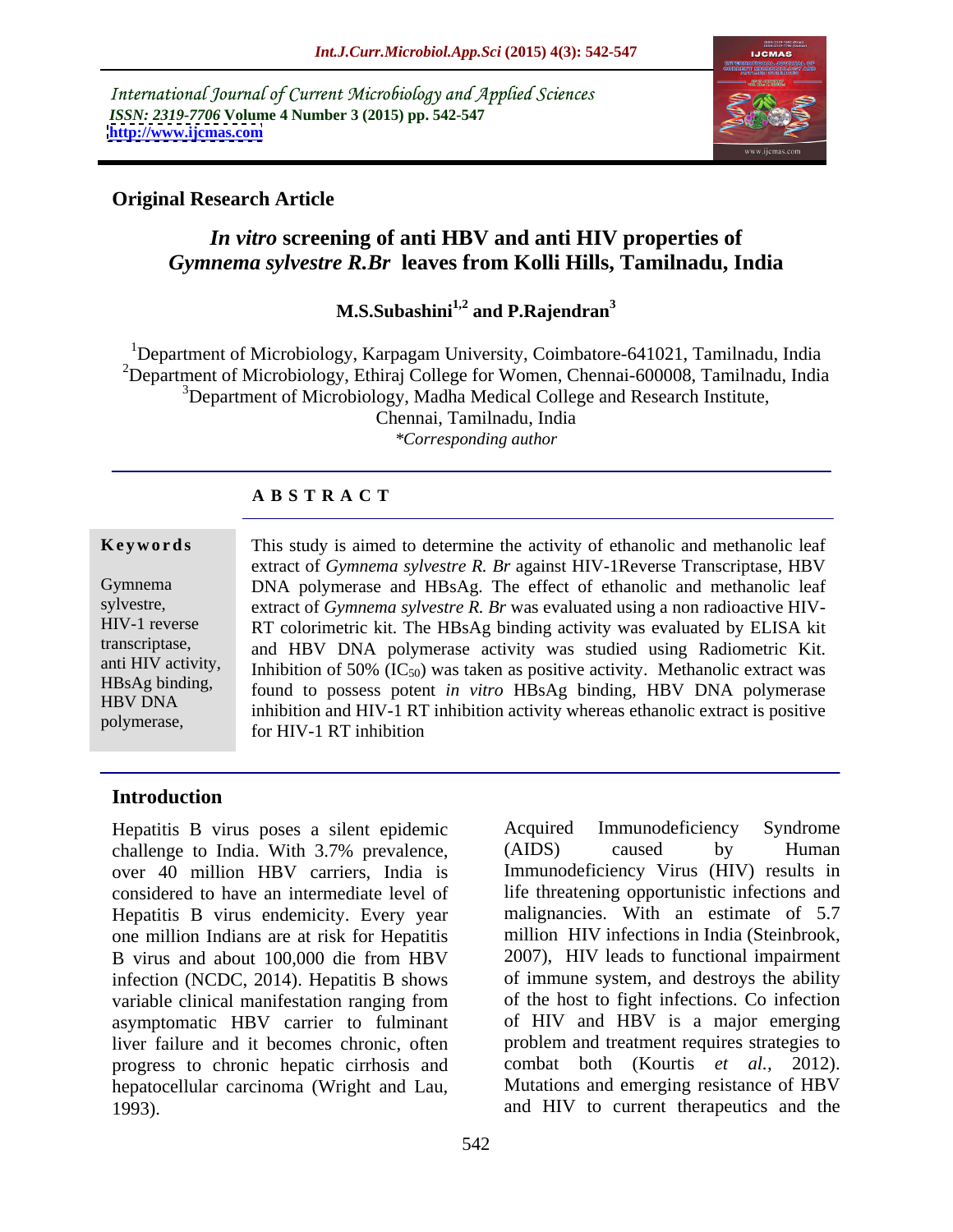treatment options (Michailidis *et al.,* 2012),

Medicinal plants possess innumerable acid, butyric acid, lupeol, β-amyrin related bioactive principles attacking multiple targets, minor side effects, low potentials to cause resistance, low costs. Plant resources are available for exploring the herbs showing antiviral activity as ayurvedha and **Plant material** siddha medicine systems is been in practice study is aimed at exploring the potentials of collected from Kolli hills adjoining *Gymnema sylvestre* R.Br possessing anti HBV and HIV activity. Tamilnadu, India and authenticated

*Gymnema sylvestre R. Br.* is native to central and western and southern India, tropical Africa and Australia. In Tamil it is The plant samples were washed, shade called as sirukurinja and is popularly called dried, powdered and extracted in 95% as gurmar due to its antisaccharine ethanol, methanol and filtered. The extracts properties. *Gymnema sylvestre R.Br.* were then concentrated to dryness under belongs to the family Asclepiadaceae, It is a reduced pressure and the residue was freshly slow growing, perennial, medicinal woody dissolved in appropriate buffer on each day climber. Leaves are opposite, usually elliptic of experiment for the antiviral assays. The or ovate  $(1.25-2.0)$  inch.  $0.5-1.25$  inch). extract that could not dissolve in the buffer Flowers are small, yellow, in umbellate was dissolved in DMSO taking into account cymes. Follicles are terete, lanceolate up to that the maximum concentration of DMSO 3 inches in length. It is regarded as one of the plants with potent anti-diabetic properties and being used in folk, ayurvedic and homeopathic systems of medicine. It is also used in the treatment of asthma, eye complaints, inflammations, family planning **In vitro HbsAg binding study** and snakebite. In addition, it possesses antimicrobial, anti hypercholesterolemic and hepatoprotective activity. Antiviral Equal volume of HBsAg positive plasma inhibition i.e. viral DNA synthesis is reported by Jassim *et al.* (2003).

*Gymnema sylvestre R.Br.* leaves contain constituents like gymnemic acids and gymnemasides are dammarane saponins

expense incurred for the treatment lead to (Khramov *et al.,* 2008). Besides this, other the development of complementary plant constituents are flavones, (Tang and Shafer, 2012).  $\alpha$  and  $\beta$ -chlorophylls, plant constituents are flavones, anthraquinones, hentri-acontane, phytin, resins, quercitol, tartaric acid, formic glycosides and stigmasterol.

# **Materials and Methods**

# **Plant material**

in India from time unknown. Hence this The leavesof *Gymnema sylvestre R.Br.* was collected from Kolli hills adjoining downstream areas of Namakkal district of Tamilnadu, India and authenticated (PARC/2011/943) by Dr. Jayaraman, Plant Anatomy Research Centre, National Institute of Herbal Science, Chennai, India. dried, powdered and extracted in 95% in the test solution should not exceed 1 percent.

## **Antiviral assays**

# **In vitro HbsAg binding study (Thyagarajan** *et al.,* **1988)**

triterpene saponins belonging to oleanane commercial HBsAg ELISA Kit for 5 days. and dammarene classes. The major Control tubes containing plasma with and the methanol and ethanol extracts were mixed and incubated at  $37^{\circ}$  C for 5 days. <sup>o</sup> C for 5 days. The mixture was assayed daily using solvent alone. The binding effects of the extracts were analyzed every day.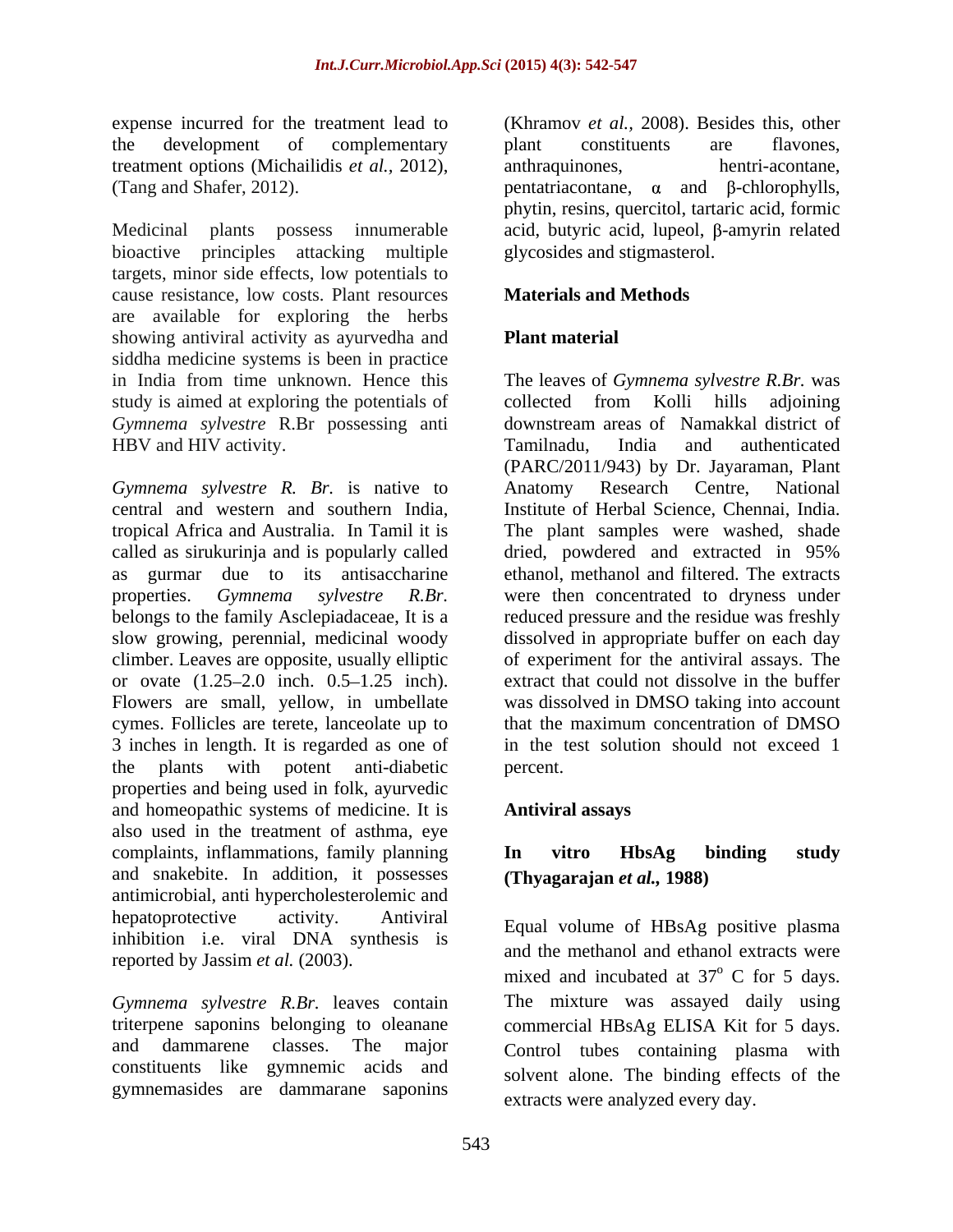## **HBV** – DNA polymerase inhibition assay

HBV-DNA polymerase inhibition study was performed according to Lofgren *et al.* triplicate<br>(1989) Two sets of control reaction were formula (1989). Two sets of control reaction were added. Control 1 without plant extract and control 2 Lamivudine 1mg/ml Both the test and control were spotted in Whatman DE 81  $\frac{1}{2}$  Mess served 2 sharehouse. filter paper and DNA was precipitated by adding cold 5% trichloroacetic acid and 0.1% pyrophosphate solution. The filter paper was washed thrice with the same solution to precipitate the DNA. It was transferred to scintillation cocktail and radioactivity was measured. The present in the ethanolic and methanolic resolution was expected to UDV. radioactivity was correlated to HBV- DNA polymerase inhibition.

calculate the percentage of inhibition using

Percentage  $\begin{pmatrix} 100 \text{ - Mean CPM X100} \\ 1000 \text{ - Mean CPM X100} \end{pmatrix}$  is become Durabel text  $\frac{1}{\text{inhibition}} = \frac{1}{\frac{1}{\text{institution}} = \frac{1}{\frac{1}{\text{institution}}}$ Mean CPM negative control  $\bigcup$ 

Plant extract that exhibited an inhibition greater than or equal to 50% were

The effect of ethanol and methanol plant extracts on RT activity in vitro was some<br>evaluated with recombinant HIV 1 enzyme plant. evaluated with recombinant HIV-1 enzyme, using a non radioactive HIV-1 RT colorimetric ELISA kit (Roche) (Harnett *et al.,* 2005). The concentration of the extract used was 200µg/ml. the extracts, which reduced the activity by at least 50% were considered as active. Azidothymidine (AZT) was used as a positive control at 100µg/ml. The control 1 contained only the buffer and the reaction mixture (no enzyme and extracts were added). For control 2, the enzyme and reaction mixture were added for

the reaction to take place. The absorbance was read at 405nm with a reference wavelength of 490nm. The mean of the triplicate absorbance was analysed using the formula

Percentage  $\int 100$ -Mean sample absorbance  $\times 100$ Mean control-2 absorbance  $\bigcup$ 

## **Preliminary phytochemical analysis**

Qualitative phytochemical analysis was also carried out to study the phytochemicals extracts by method of harborne (1998).

The mean of triplicate counts was used to<br>
The mean of triplicate counts was used to<br>
The number of the Demtregal's test Centine the formula<br>by shinoda test, saponin by frothing test, Alkaloids by Dragendorff's reagent, anthraquinine by Borntrager's test, Cardiac glycosides by kellar kilianis test, flavanoids tannins by Braemer test and terpenoids by Liebermann-Burchadt test.

## **Results and Discussion**

e and HBV DNA polymerase whereas considered as positive. **HIV-1 RT assay HIVI- RT.** This HIV and HBV inhibiting Methanol extract of *Gymnema sylvestre* leaves inhibited both HIV-1 RT and HBsAg ethanolic extract showed inhibition only for HIV1- RT. This HIV and HBV inhibiting properties are important as they indicate the probability of identifying and extracting some antiretroviral compounds from this plant.

> Qualitative analysis of phytochemicals revealed the presence of alkaloids, saponins, quinones and cardiac glycosides in both methanolic and ethanolic fractions and tannins in methanolic fractions.

> *Gymnema sylvestre* is been widely used for its antisaccharine properties. Not much work has been done on its antiviral activity. The hepatoprotectve activity as studied by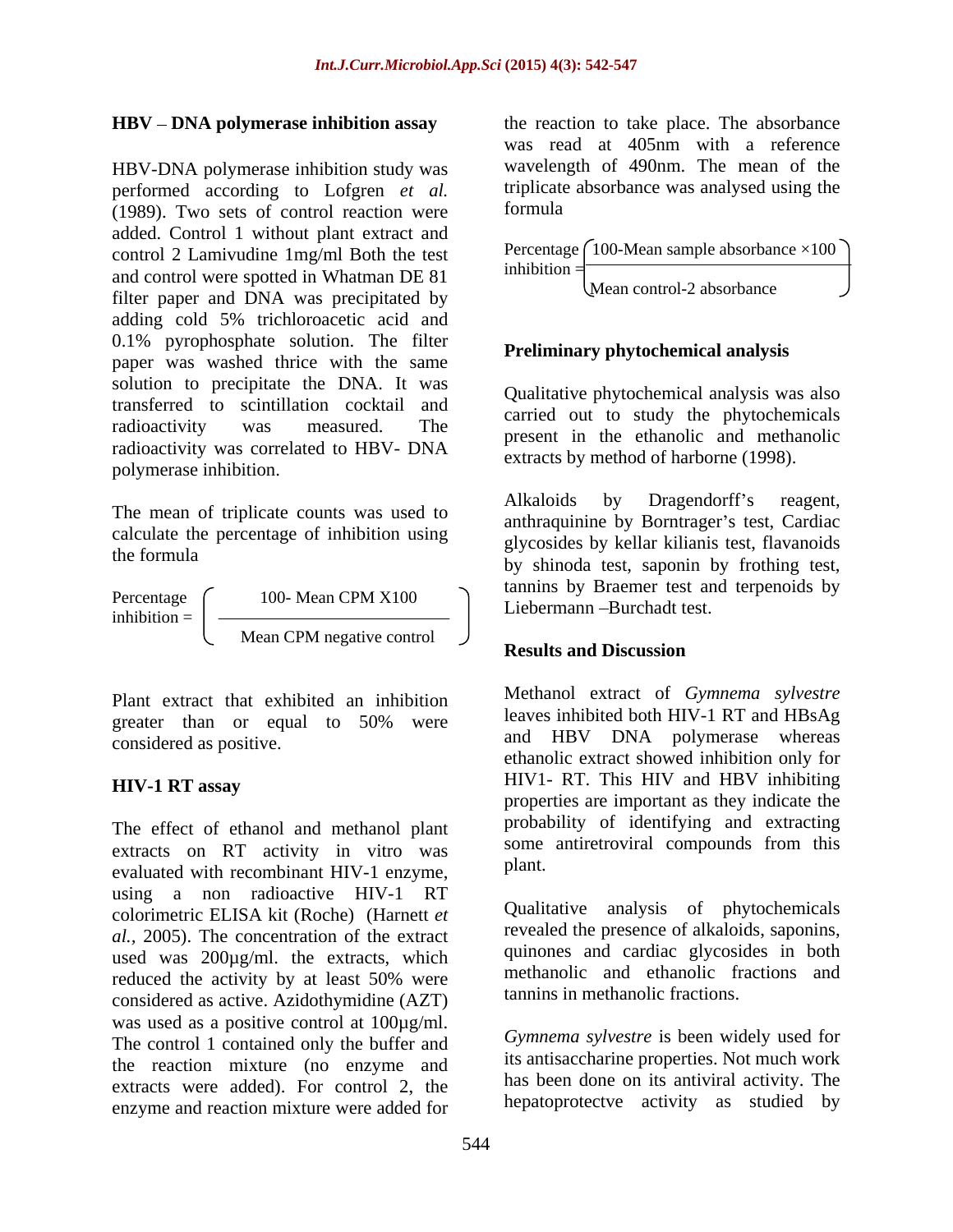Viral enzymes are crucial for disease progression and replication and hence rate of drug resistance. Therefore it is developing inhibitors against them would be necessary to develop new anti HBV drugs a desirable strategy. This study has revealed (Wang *et al.,* 2010). It can be inferred that the effective antiviral activity in ethanolic and methanolic extracts of *Gymnema*  HIV1- RT, HBV DNA polymerase activity

HIV-1 Reverse transcriptase inhibition assay positivity proves the antiviral activity and the RT associated RNase H activity has to

Srividya *et al.,* 2010 and immunostimulatory be studied by molecular docking studies. effect studied by Malik *et al.,* 2009 shows HBV creates a large number of variants that this herb could be a potential target through rapid mutagenesis as its reverse especially against hepatitis virus. transcriptase lacks proof reading function, a *sylvestre.* and HBsAg binding activity. Alkaloids are phenomenon that is responsible for the low efficacy of the current drugs and the high Methanolic extracts possess considerable heterocyclic nitrogen compounds and have proven antiviral activity as studied by Macmohan *et al.* (1995).

## **Table.1** Antiviral assay of leaves of *Gymnema sylvestre* R.Br

| Plant<br><b>Extract</b> | <b>HBsAg</b><br>$\alpha$ activity (150µg/ml) | $\begin{array}{ c c c c c }\hline \text{binding} & \text{HBV} & \text{DNA} & \text{polymerase} & \text{HIV1–RT} \cr \hline \text{µg/ml)} & \text{inhibition (400µg/ml)} & \text{inhibition (20\cr\hline \end{array}$ |                          |
|-------------------------|----------------------------------------------|----------------------------------------------------------------------------------------------------------------------------------------------------------------------------------------------------------------------|--------------------------|
|                         |                                              |                                                                                                                                                                                                                      | $\ln$ hibition(200µg/ml) |
| Methanol                |                                              |                                                                                                                                                                                                                      |                          |
| Extract                 |                                              |                                                                                                                                                                                                                      |                          |
| Ethanol                 |                                              |                                                                                                                                                                                                                      |                          |
| Extract                 |                                              |                                                                                                                                                                                                                      |                          |

 $+$  = positive, - = Negative

| Test               | <b>Methanol Extract</b> | <b>Ethanol Extract</b> |
|--------------------|-------------------------|------------------------|
| Alkaloids          |                         |                        |
| Flavanoids         |                         |                        |
| Coumarins          |                         |                        |
| Saponins           | $++$                    | $+ +$                  |
| Tannins            |                         |                        |
| Quinone            |                         |                        |
| Cardiac glycosides |                         |                        |

**Table.2** Qualitative phytochemical analysis of leaves of *Gymnema sylvestre* R.Br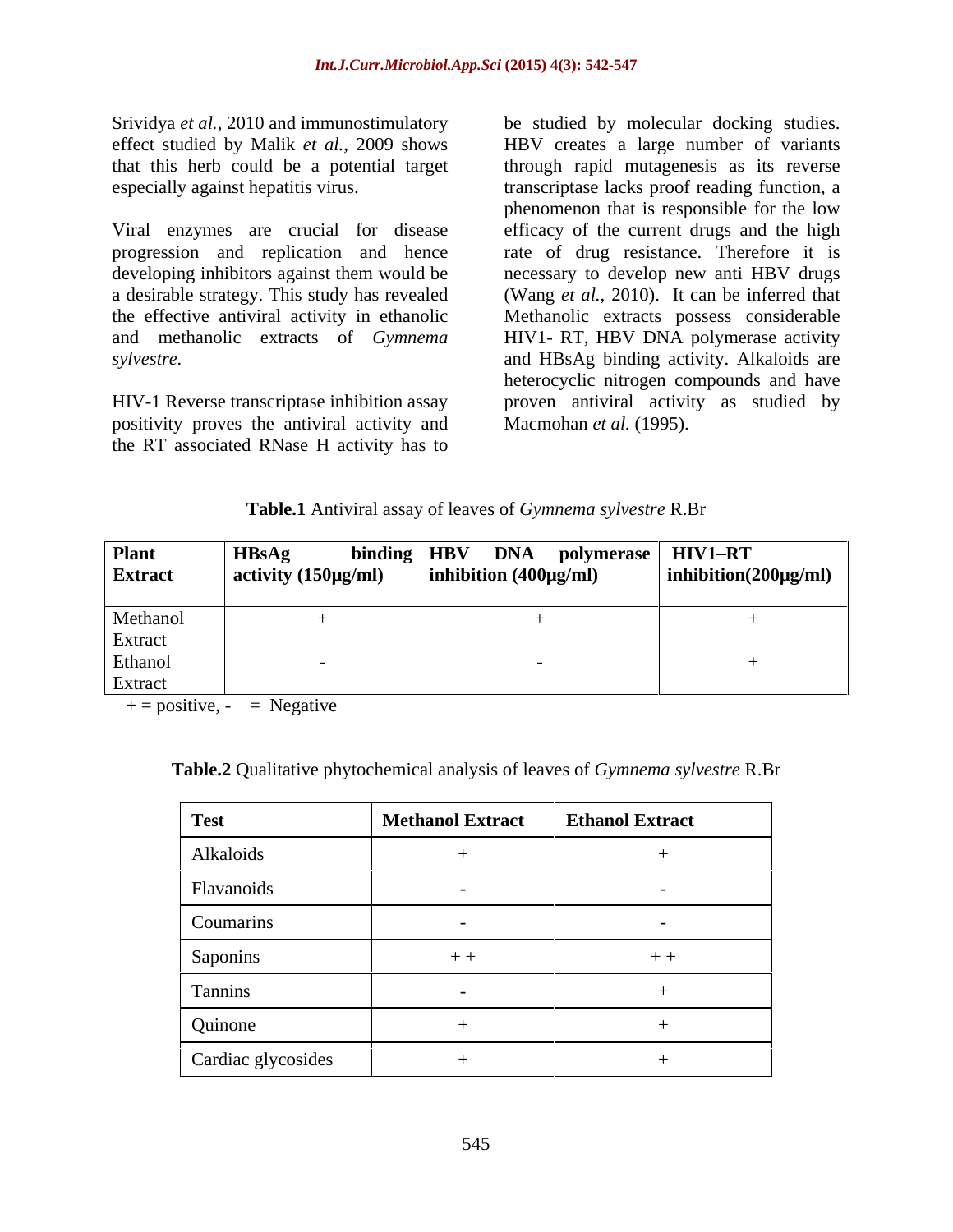Tannins are a group of polymeric substance Hepatitis in India: Burden, Strategies and formed by condensation of flavan Plans. NCDC Newsletter. January derivatives or by polymerization of quinine<br>March2014 3, 1:1-3 units. Earlier studies revealed Tannins exhibiting gp41 binding activity as studied by Lu *et al.* (2004). Triterpenoid Saponins besides having strong adjuvant activity also possess substantial antiviral activity as studied Roner et al (2007). Since the plant micropropagation of Gymnema extract of *Gymnema sylvestre R.Br.* leaves are rich in these phytoconstituents, the antiviral activity of the extracts may be Culture.2000; 61: 97–105. attributed to these compounds either individually or synergistically.

Thus this study justifies the importance of *Gymnema sylvetre* R.Br in targeting HIV- HBV coinfection. Further work on isolation and characterization of active principles from this plant and its pharmacodynamic<br>bale. Jamieson, Denise J. HIV-HBV study would be highly beneficial to this society coinfection - A Global Challenge.

The author is grateful to Ethiraj College for<br>
Inhibition of RNA and DNA Women for providing the necessary laboratory facilities to carry out a part of the<br>DNA polymerase activity by work. Worker's work.

- Harborne JB. Phytochemical Methods: A Analysis. 3rd (Ed). Chapman and Hall Co, New York.1998; 1-302.
- Harnett SM, Oosthuizen V and van de Malik JK, Manvi FV,Nanjware et al, Wound organic and aqueous extracts of *Lobostemon trigonus*. Journal of
- March2014 3, 1:1-3
- Jassim SAA and Naji MA Novel antiviral agents: A medicinal plant perspective. J.Appl.Microbiol.2003; 95:412-427.
- Komalavalli, N. and Rao, M.V. In vitro micropropagation of Gymnema sylvestre: multipurpose plant. Plant Cell, Tissue and Organ Culture.2000; 61: 97–105.
- Khramov VA, Spasov AA and Samokhina MP. Chemical composition of dry extracts of *Gymnema sylvestre* leaves. Pharmaceutical Chemistry Journal. 2008; 42; 1:30-32.
- Acknowledgements Medicine.2012; 366;19 10 Kourtis, Athena P., Bulterys Marc., Hu, Dale.J Jamieson, Denise J. HIV-HBV New England Journal of Medicine.2012; 366;19 10
- **References** Antiviral Research,1989 12; 526:301- Lofgren B, Norbenfelt. E and Oberg B. Inhibition of RNA and DNA dependent duck hepatitis B virus DNA polymerase activity by nucleoside and pyrophosphate analog. 310
	- Guide to Modern Techniques of Plant inhibits HIV-1 activity by targeting Lu, Liu SW, Jiang SB Sin,Wu SG. Tannins gp-41. Acta Pharmacol.2004; 25:213- 8
	- Venter M. Anti- HIV activities of healing properties of alcoholic extract *Sutherlandia frutescens* and rats. Journal of Pharmacy Research of Gymnema sylvestre R.Br. leaves in 2009;2:1029-1030
	- Ethnopharmacology. 2005; 96: 113- Mc MohanJB, Currens MJ, Gulakowski RJ, 119 Buckheit RWJ, Laekman-Smith C, Hallock YF et al, a novel plant